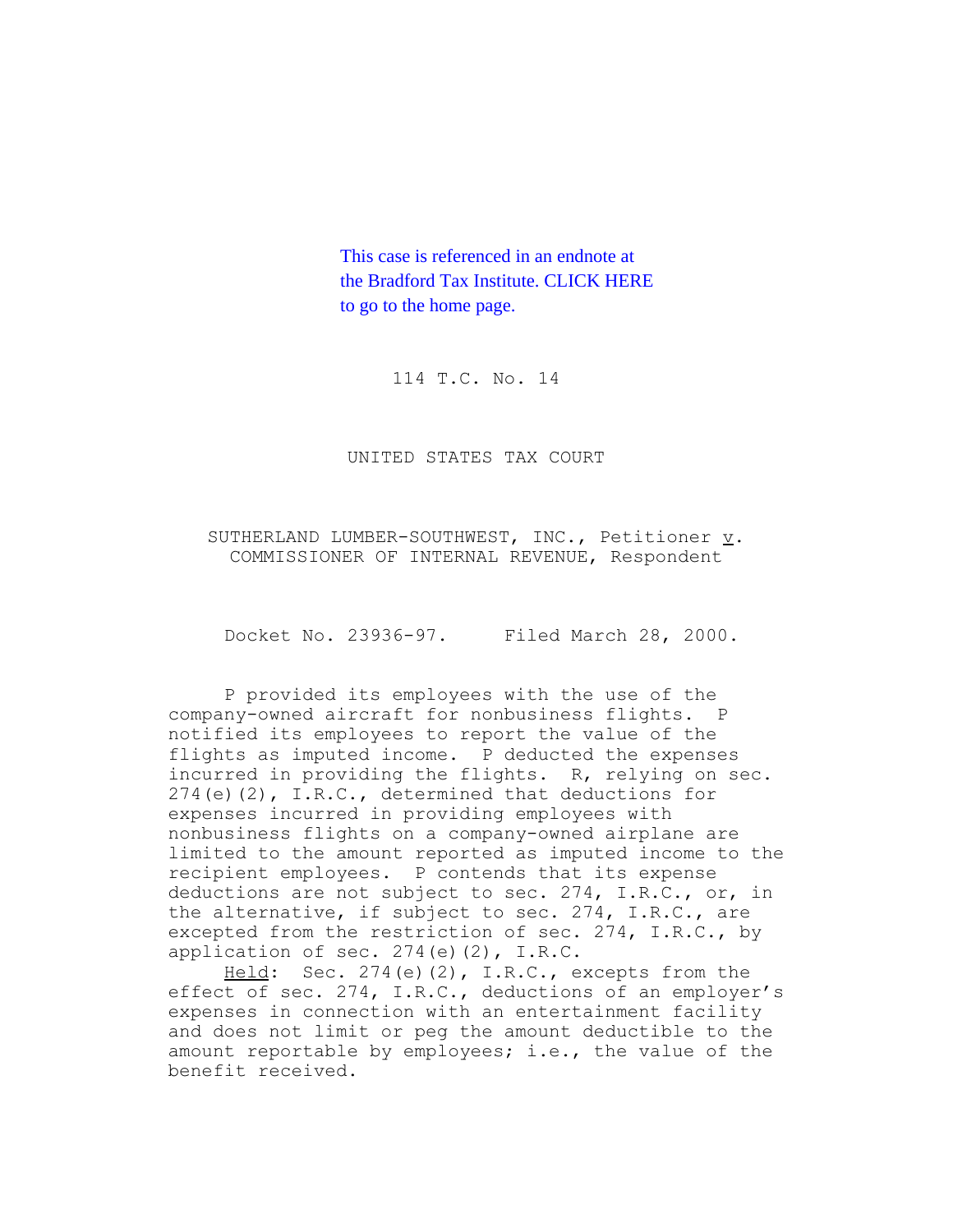Anne G. Batter, for petitioner.

Robert M. Fowler, for respondent.

## OPINION

GERBER, Judge: The parties filed cross-motions for partial summary judgment, seeking resolution of whether petitioner is allowed to deduct its expenses in operating its company aircraft for the benefit of employees or whether the deduction is limited to the value of the use of the aircraft--the amount reportable by petitioner's employees. The parties' controversy raises the question of whether and how section 2741 applies for petitioner's 1992 and 1993 taxable years.

## Background

Petitioner is a corporation with its principal place of business in Kansas City, Missouri. Petitioner's president and vice president are Dwight Sutherland (Dwight) and Perry Sutherland (Perry), respectively. Petitioner is principally engaged in the retail lumber business with outlets located in eight Texas cities. In addition to the retail lumber business, petitioner owned a 1976 Model 25 Lear Jet, which was used for travel related to the lumber business and for its air charter

 $- 2 -$ 

 $1$  Unless otherwise indicated, section references are to the Internal Revenue Code in effect for the taxable years under consideration, and Rule references are to the Tax Court's Rules of Practice and Procedure.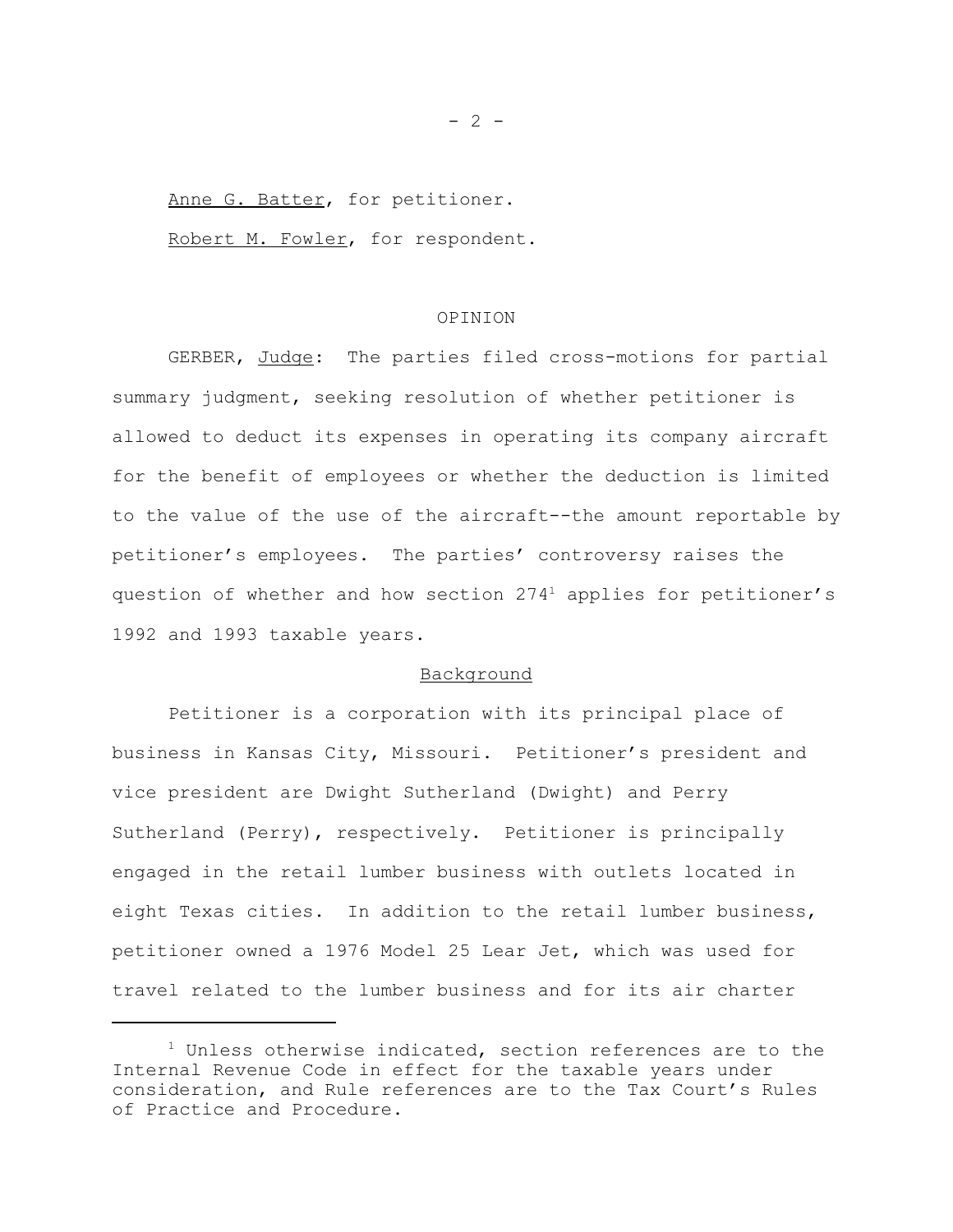service business operated out of Kansas City. Dwight and Perry also used the plane for travel related to their positions as directors of other businesses (director's flights), for other business and charitable purposes (nonvacation flights), and for vacation travel (vacation flights). In 1992, the plane was used approximately 30 percent for charter business, 23 percent for director's flights, 18 percent for nonvacation flights, 24 percent for vacation flights, and 5 percent for other purposes. In 1993, the plane was used approximately 16 percent of the time for charter business, 16 percent for director's flights, 32 percent for nonvacation flights, 24 percent for vacation flights, and 11 percent for other purposes.

Use of the aircraft for director's flights, nonvacation flights, and vacation flights was reported by Dwight and Perry as compensation in connection with their employment with petitioner. Petitioner calculated and reported the amount of imputed income for Dwight and Perry in accord with the valuation formula provided in section 1.61-21(g), Income Tax Regs. Petitioner, in accord with section 162, deducted its costs incurred in operating the aircraft, including those flights taken for director's flights, nonvacation flights, and vacation flights. Respondent agrees that petitioner correctly applied and calculated the imputed income and associated deduction figures pursuant to

- 3 -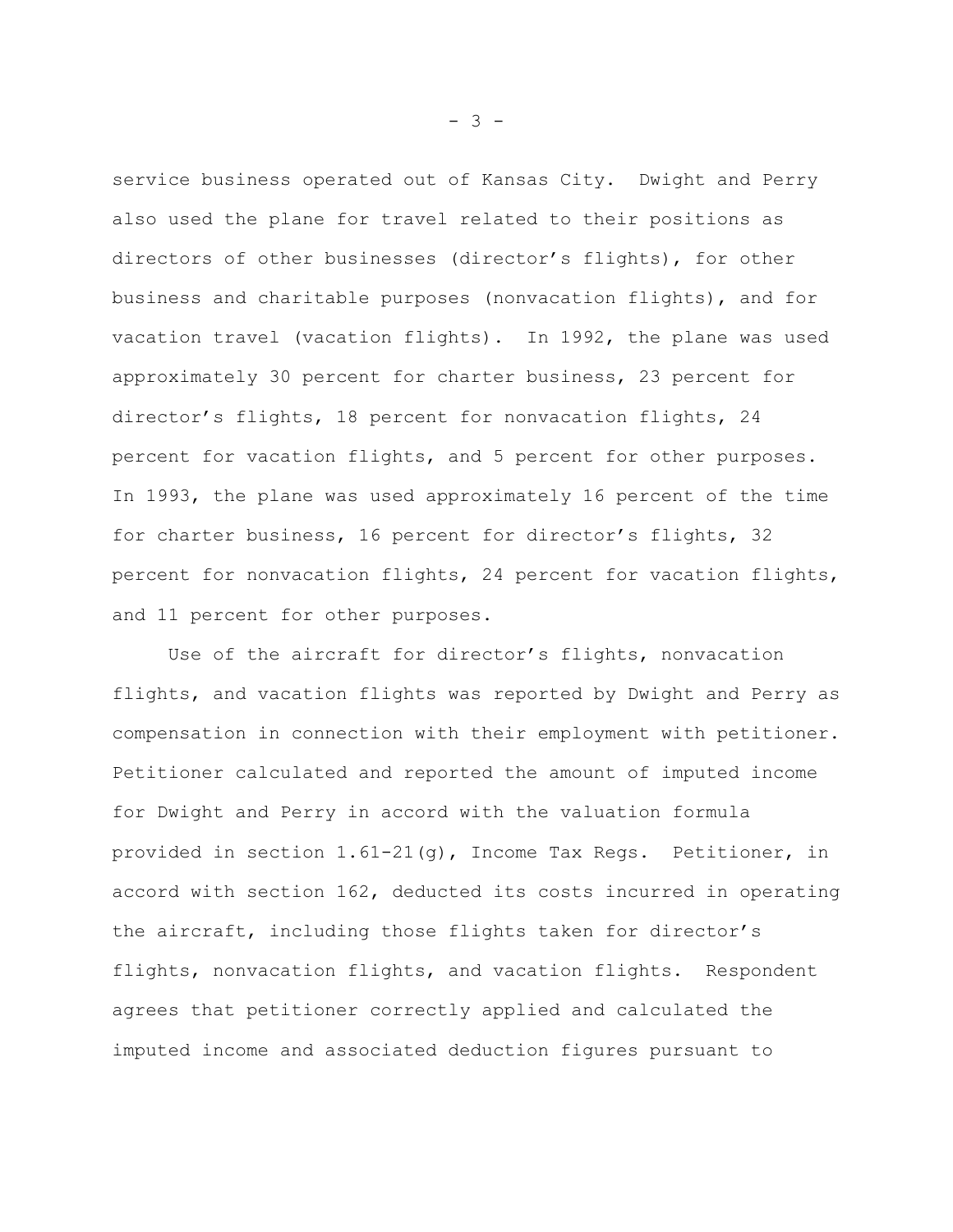sections 61 and 162, leaving the applicability of section 274 as the only matter in controversy.

Respondent determined income tax deficiencies of \$341,631 and \$119,558 for petitioner's 1992 and 1993 tax years, respectively. The deficiency determinations were based on adjustments to deductions involving airplane expenses, net operating loss, environmental tax, alternative minimum tax, and contributions. Petitioner moved for partial summary judgment solely with respect to the disallowance of a portion of its claimed deduction for expenses to operate the aircraft, asking the Court to hold either that section 274 does not apply or, if section 274 applies, that section 274(e)(2) excepts petitioner from the provisions of section 274. If we decide that petitioner is correct with respect to either contention, petitioner's partial summary judgment motion will be granted.

Respondent, in his cross-motion for partial summary judgment, asks the Court to hold that section 274 is applicable and, further, that section  $274(e)(2)$  limits petitioner's deduction to the value of the benefits received by employees with respect to the vacation flights. Likewise, if respondent's position is incorrect with respect to either contention, petitioner's partial summary judgment motion will be granted and respondent's denied.

- 4 -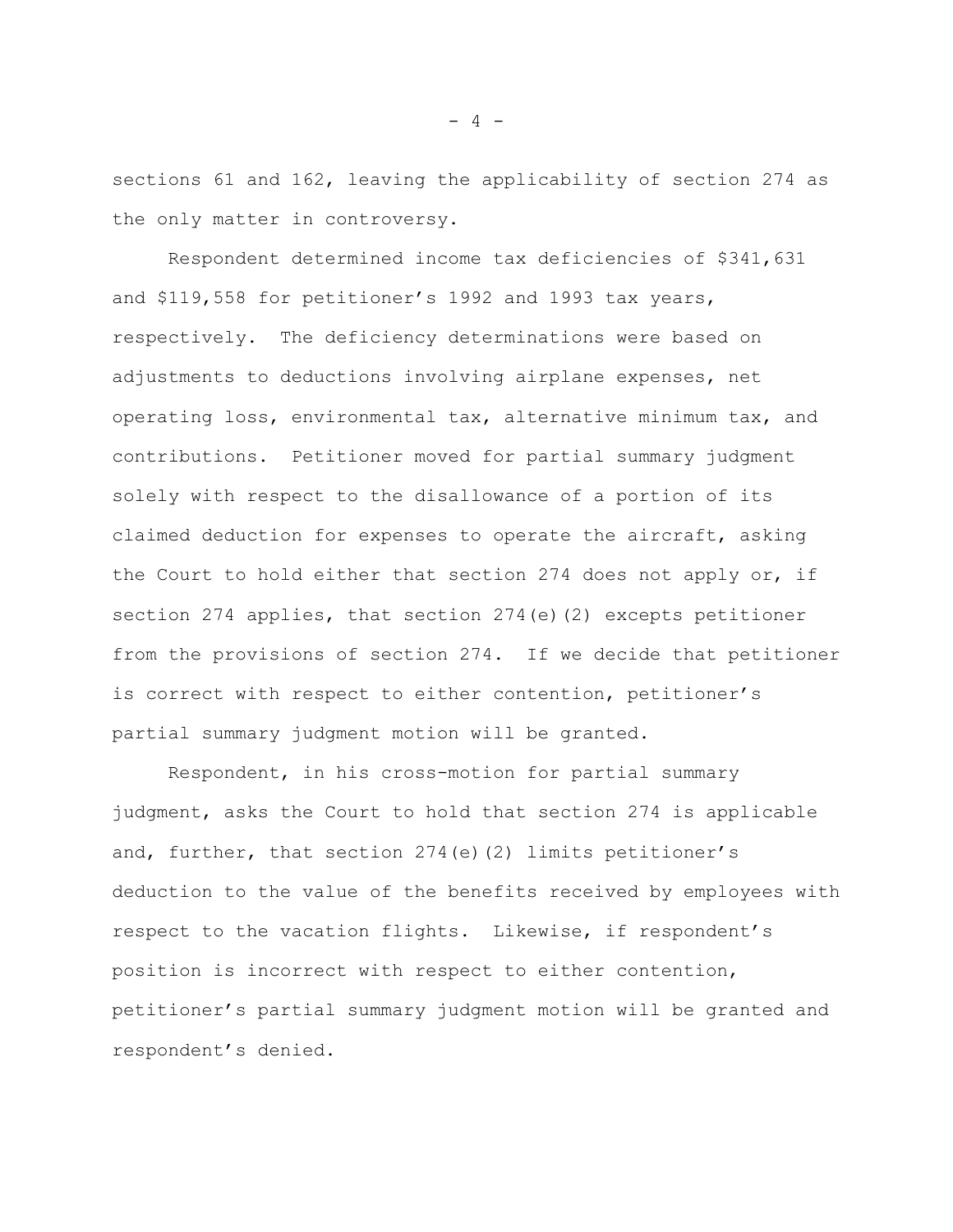Respondent conceded that petitioner is entitled to deduct the expenses for operating the aircraft for flights attributable to the lumber business, the air charter business, the nonvacation flights, and the director's flights.

## Discussion

The parties' cross-motions for partial summary judgment<sup>2</sup> involve employee fringe benefits. Normally, answers to such matters may be found in sections 61, 162, 132, and related sections. Here, however, we are confronted with the more vexing combination of those sections with section 274, which provides special rules for disallowance of certain deductions in connection with entertainment, amusement, or recreation activities. Simplifying matters, the parties agree that the value of the vacation use of the aircraft is reportable by the employees as compensation and that petitioner is entitled to

 $2^2$  Rule 121(b) provides that summary adjudication upon all or any part of the legal issues in controversy may be rendered if the pleadings and admissions show that no genuine issue exists as to any material fact and that a decision may be rendered as a matter of law. See Sundstrand Corp. v. Commissioner, 98 T.C. 518, 520 (1992), affd. 17 F.3d 965 (7th Cir. 1994); Zaentz v. Commissioner, 90 T.C. 753, 754 (1988); Naftel v. Commissioner, 85 T.C. 527, 529 (1985). The moving party bears the burden of proving that there is no genuine issue of material fact, and factual inferences will be read in a manner most favorable to the party opposing summary judgment. See Dahlstrom v. Commissioner, 85 T.C. 812, 821 (1985); Marshall v. Commissioner, 85 T.C. 267, 271 (1985). The facts necessary to consider the questions presented here by each motion are contained in pleadings and other documents in the record and are not controverted. Consequently, the issue herein is ripe for partial summary judgment.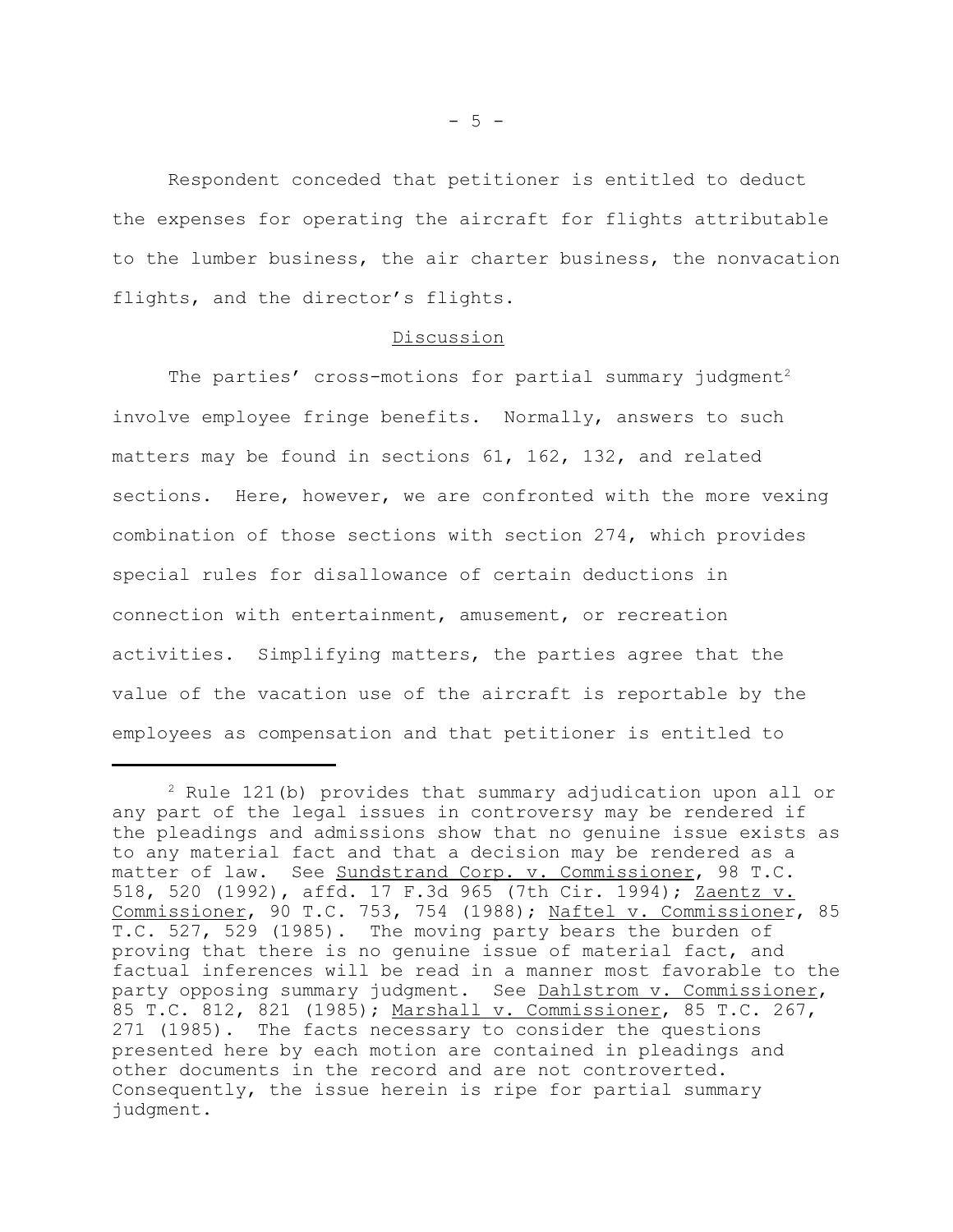deduct some amount in connection with that same use. We consider whether petitioner, under section 274, may deduct its aircraft operating costs in full or whether petitioner's deduction is limited to the amount reportable as compensation by the employees. In that regard, the parties agree that, without considering section 274, petitioner has correctly deducted its expenses incurred in operating the aircraft and notified its employees to report the value of the use of the aircraft.

 Section 162(a) generally provides that a taxpayer is allowed a deduction for all ordinary and necessary expenses paid or incurred by the taxpayer in carrying on a trade or business. An expenditure is "ordinary and necessary" if the taxpayer establishes that it is directly connected with, or proximately related to, the taxpayer's activities. See Bingham's Trust v. Commissioner, 325 U.S. 365, 370 (1945). Deductions are a matter of legislative grace, and petitioner must prove that it is entitled to the claimed deductions. See Rule 142(a); INDOPCO, Inc. v. Commissioner, 503 U.S. 79, 84 (1992); New Colonial Ice Co. v. Helvering, 292 U.S. 435 (1934).

As an ordinary expense of carrying on a trade or business, a taxpayer/employer may deduct expenses paid as compensation for personal services. See sec. 162(a)(1). If the compensation is paid in the form of noncash fringe benefits, section 1.162-25T, Temporary Income Tax Regs., 50 Fed. Reg. 747, 755 (Jan. 7, 1985),

- 6 -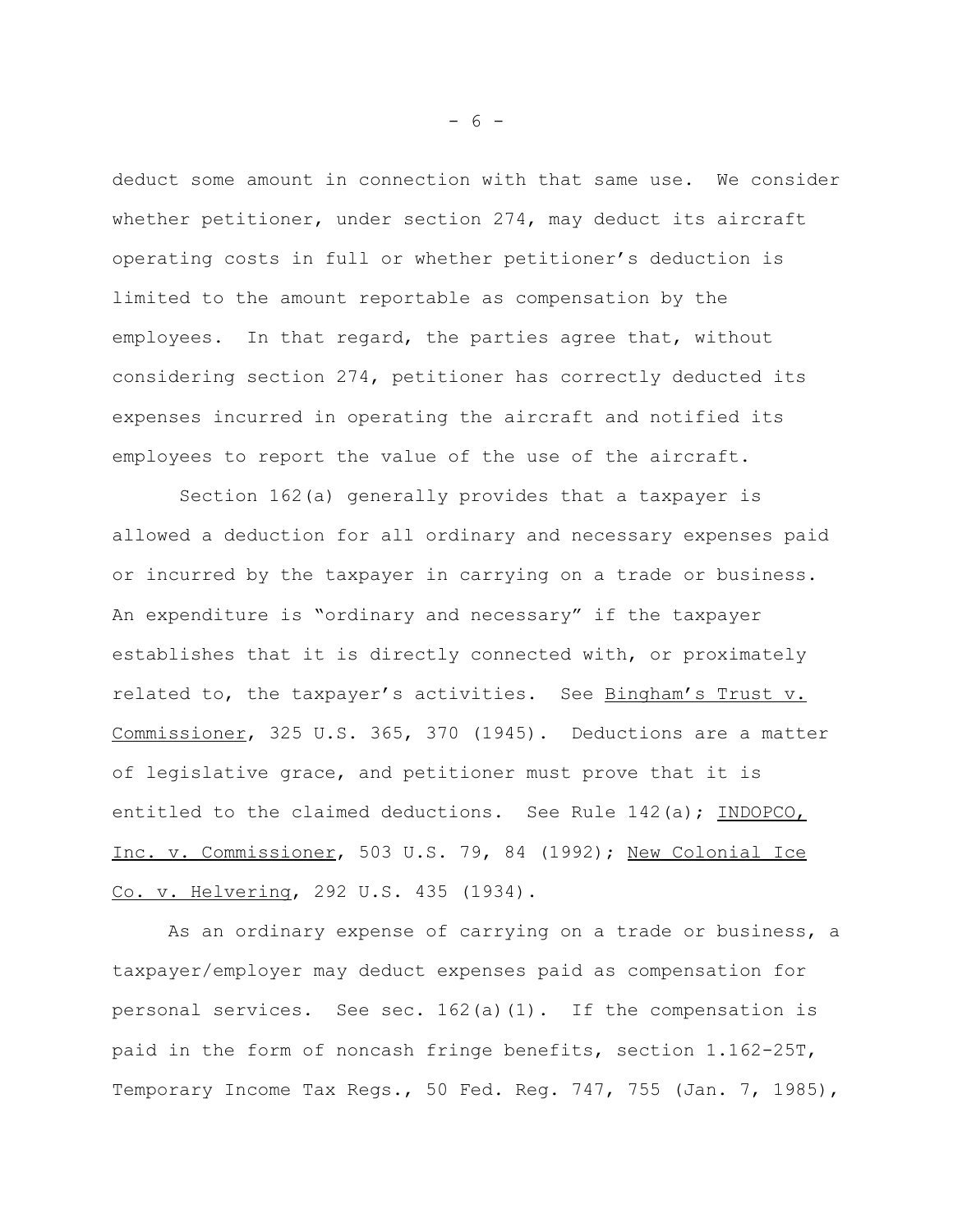amended 50 Fed. Reg. 46006, 46013 (Nov. 6, 1985), provides that an employer may take a deduction for expenses incurred in providing the benefit if the value of the noncash fringe benefit is includable in the recipient employee's gross income. See also sec. 1.61-21(b), Income Tax Regs. (employee is required to include in gross income the value of any fringe benefit received). The employer may not deduct the amount included by the employee as compensation but is required to deduct the employer's costs incurred in providing the benefit to the employee. See sec. 1.162-25T, Temporary Income Tax Regs., supra.

Some deductions previously allowable under section 162 were disallowed by the enactment of section 274, among other sections. Section 274 was enacted to eliminate or curb perceived abuses with respect to business expense deductions for entertainment and travel expenses and for gifts. See H. Rept. 1447, 87th Cong., 2d Sess. (1962), 1962-3 C.B. 402, 423; S. Rept. 1881, 87th Cong., 2d Sess. (1962), 1962-3 C.B. 703, 730-731. Section 274(a)(1)(A) generally provides for the disallowance of deductions, otherwise allowable under chapter 1 of the Internal Revenue Code, involving an entertainment, amusement, or recreation activity. Section 274(a)(1)(B) disallows the deduction of otherwise allowable expenses incurred with respect to a facility used in connection with such an activity. See Harrigan Lumber Co. v. Commissioner,

- 7 -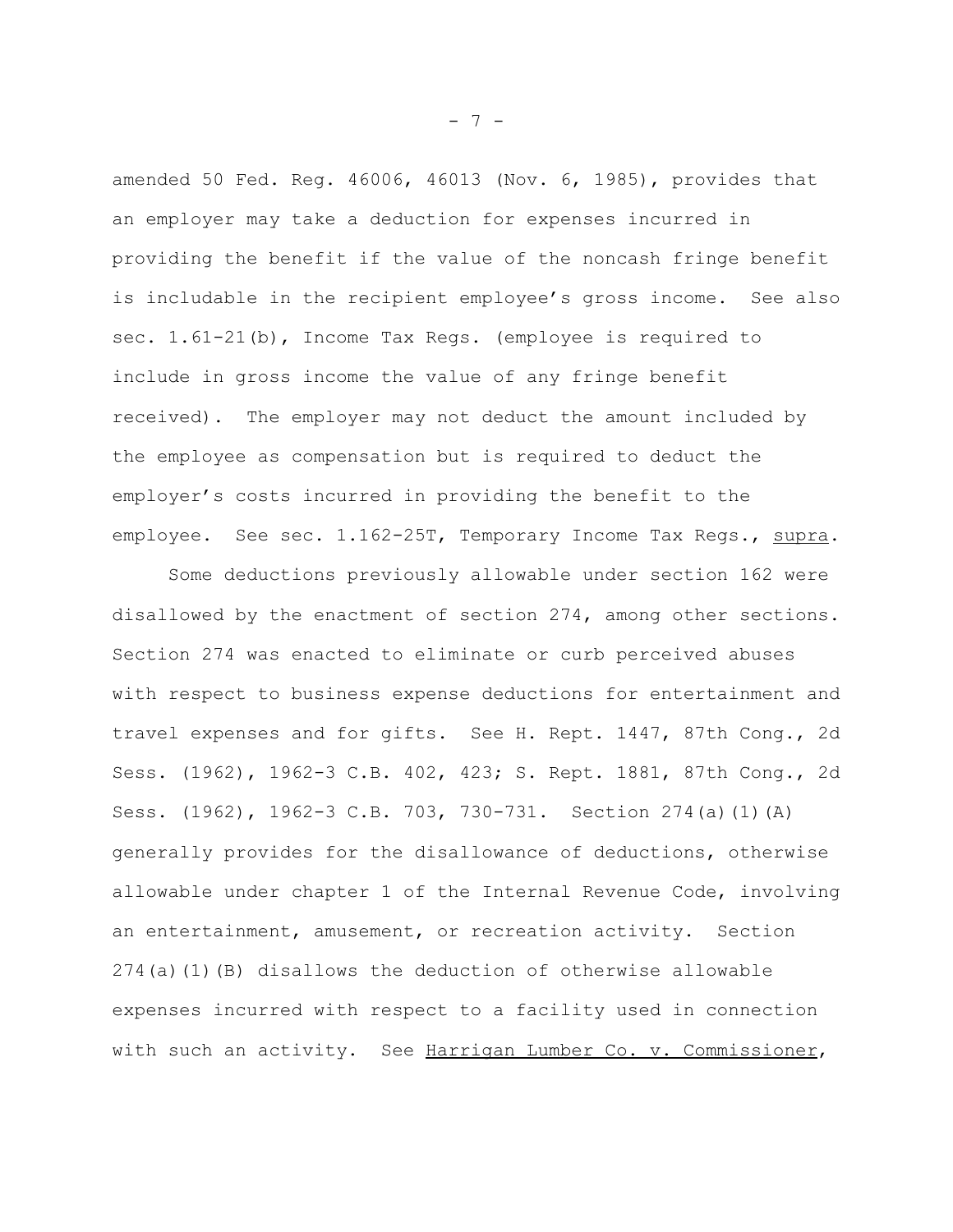88 T.C. 1562, 1564-1565 (1987), affd. without published opinion 851 F.2d 362 (11th Cir. 1988).

Although section 274(a) is designed generally to prohibit deductions for certain entertainment-related expenses, section 274(e)(2) provides that the deduction disallowance provision of section 274(a) will not apply to:

Expenses treated as compensation.--Expenses for goods, services, and facilities, to the extent that the expenses are treated by the taxpayer, with respect to the recipient of the entertainment, amusement, or recreation, as compensation to an employee on the taxpayer's return of tax under this chapter and as wages to such employee for purposes of chapter 24 (relating to withholding of income tax at source on wages). [Emphasis added.]

Petitioner argues that the "to the extent" language acts to except its deduction, as claimed, from the reach of section 274. Conversely, respondent argues that the "to the extent" language acts to limit petitioner's deduction to the amount includable as income by its employees.

Respondent agrees that, but for section 274, petitioner's claimed deduction would be allowable in full. In addition, respondent does not challenge petitioner's fringe benefit income value calculations under section 61. Even on the assumption that section 274 applies, if we hold that subsection 274(e)(2) removes petitioner's deduction from the reach of section 274, then

- 8 -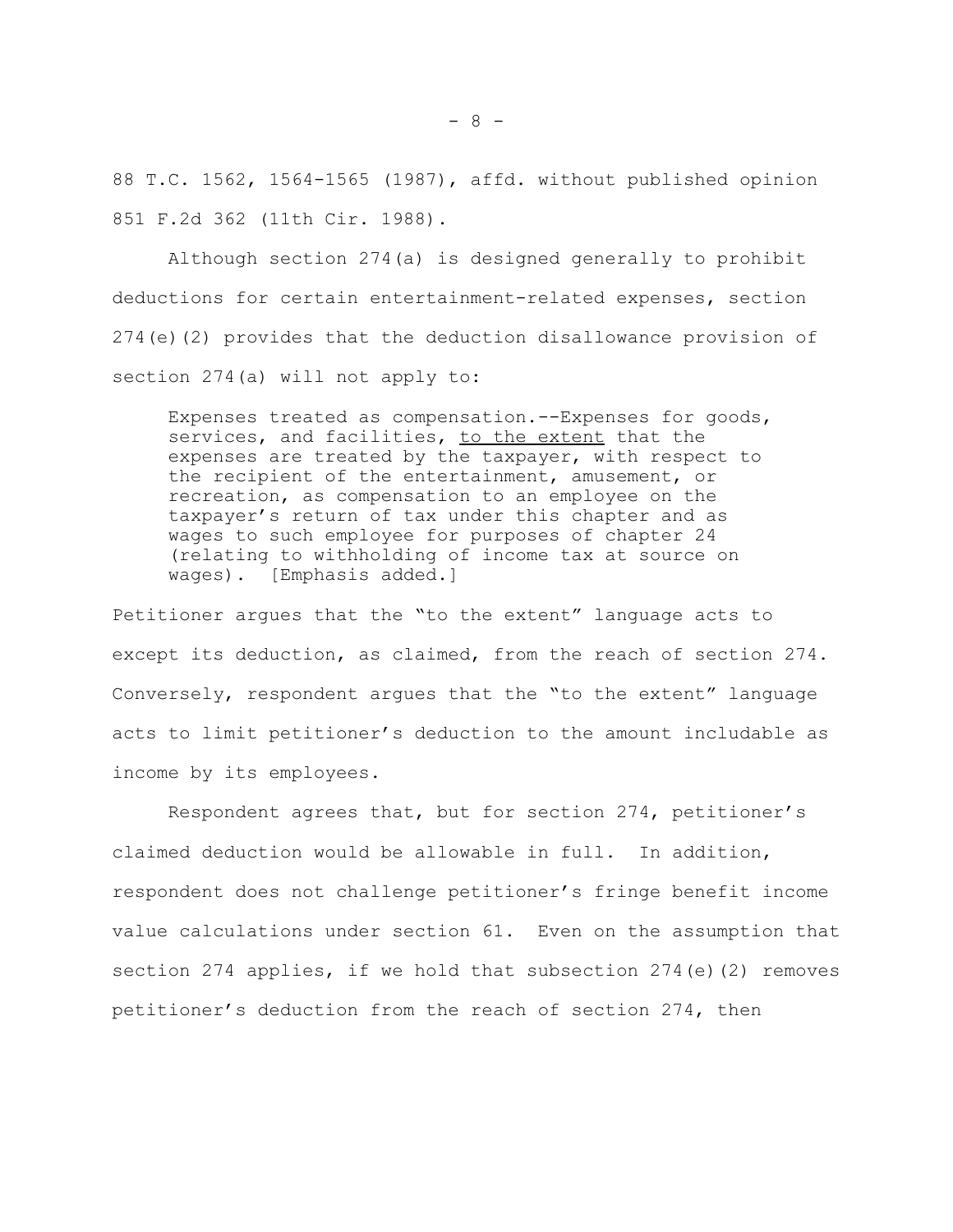petitioner prevails.<sup>3</sup> Accordingly, we first address the parties' arguments that focus on section  $274(e)(2)$ ; i.e., whether it acts as an exception or a limitation.

The section 274(e)(2) question is whether Congress intended the words "to the extent that" to except taxpayers from section 274(a) or whether it limits a taxpayer's deduction to the amount of income includable by the employee. Generally, for purposes of imputed employee fringe benefit income, the value of a benefit received from use of corporate property is the fair rental value of such property less any reimbursement. See Ireland v. United States, 621 F.2d 731, 737-739 (5th Cir. 1980); Loftin & Woodard, Inc. v. United States, 577 F.2d 1206, 1219 (5th Cir. 1978); Dole v. Commissioner, 43 T.C. 697, 707 (1965), affd. 351 F.2d 308 (1st Cir. 1965); Levy v. Commissioner, T.C. Memo. 1984-306. Congress, however, has provided specific valuation rates for certain benefits, including employer-provided flights on noncommercial

 $3$  Because of our holding on the sec. 274 (e) issue, we need not and do not decide whether the aircraft in this case is a "facility" used in connection with "an activity which is of a type generally considered to constitute entertainment, amusement, or recreation". Sec.  $274(a)(1)(A)$  and  $(B)$ . It would also include deciding whether an aircraft, or the aircraft in this case, is a transportation facility and/or which type of facility it may primarily be. The answer to that question would be transitory in nature because the use could change on a year-byyear basis. Because of our holding on the sec. 274(e) issue, the outcome in this case would be the same irrespective of our holding on the broader question of whether sec. 274 applies. In addition, our holding in the context of sec. 274(e) provides a universal answer to the controversy between the parties here.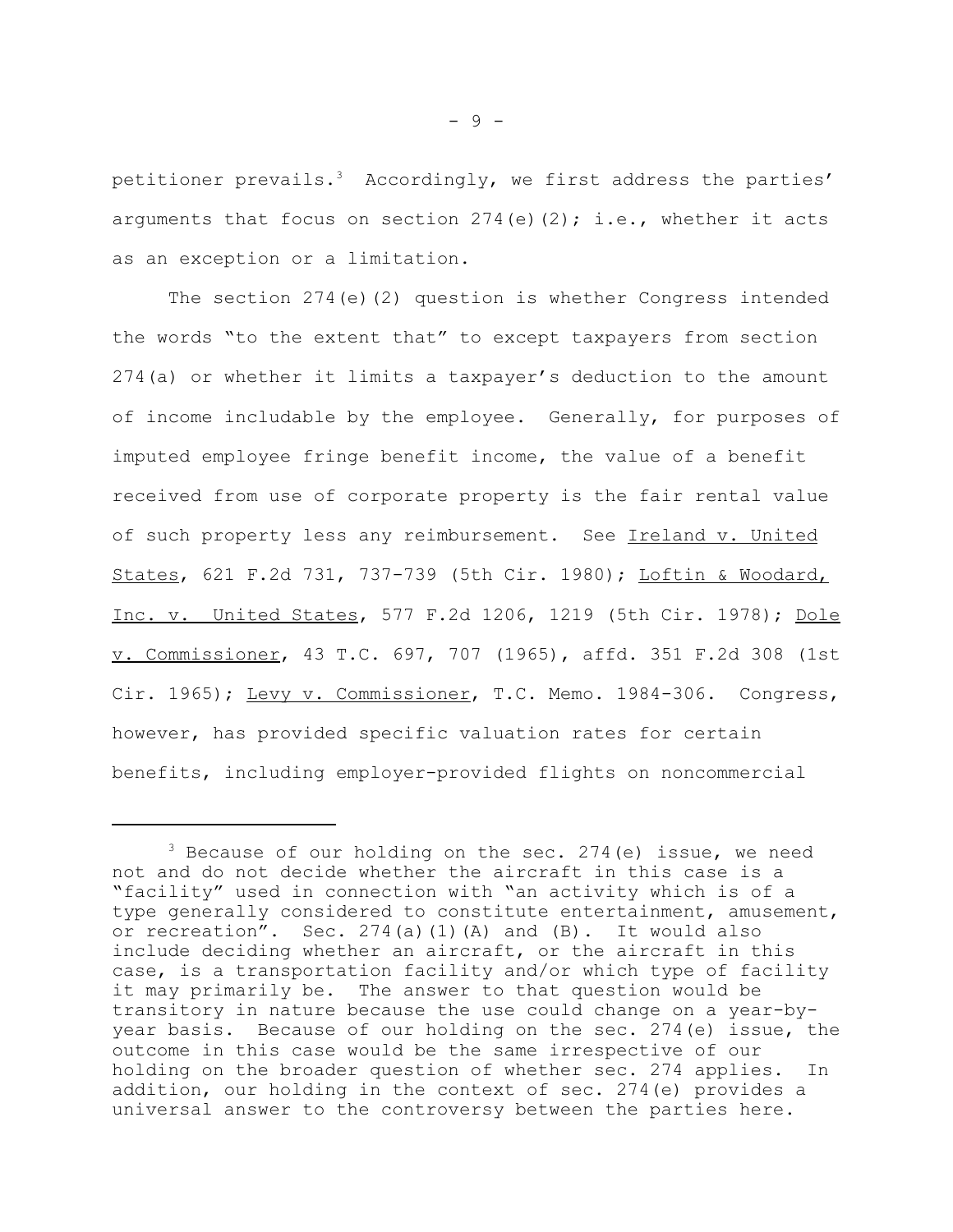aircraft, for purposes of computing the amount of income taxable to the employee. See sec.  $1.61-21(q)$ , Income Tax Reqs. Such rates do not bear a correlation to the actual costs incurred by the aircraft's owner/operator. Instead, the rates are derived from use of a percentage of commercial flight fares. "[T]he multiples used are intended to approximate coach and first-class fares on commercial airlines (e.g., 125 percent of the SIFL [Standard Industry Fare Level] rates approximates coach fare and 200 percent of the SIFL rates approximates first-class fare)." 50 Fed. Reg. 52281, 52283 (Dec. 23, 1985) (prefatory language to sec. 1.61-2T, Temporary Income Tax Regs.). The use of this bright-line approach can result in uneven or differing treatment.4 As a result, in some cases, such as the one under consideration, it is possible that an employee would be required to report a lower value as income while the employer would be allowed to deduct a higher cost amount. The opposite result could also occur; i.e., the value of an employee's use or benefit is greater than the cost to the employer. In that setting, the employer would be limited to deducting cost, even though the employee would be required to report income in excess of the allowable deduction.

<sup>4</sup> See 131 Cong. Rec. 7305-7310 (1985), wherein Senator Metzenbaum discussed the differences in the cost of travel in a small plane, which could be less than the SIFL value imputed as income, and in a luxury plane, which could be greater than the SIFL value imputed as income.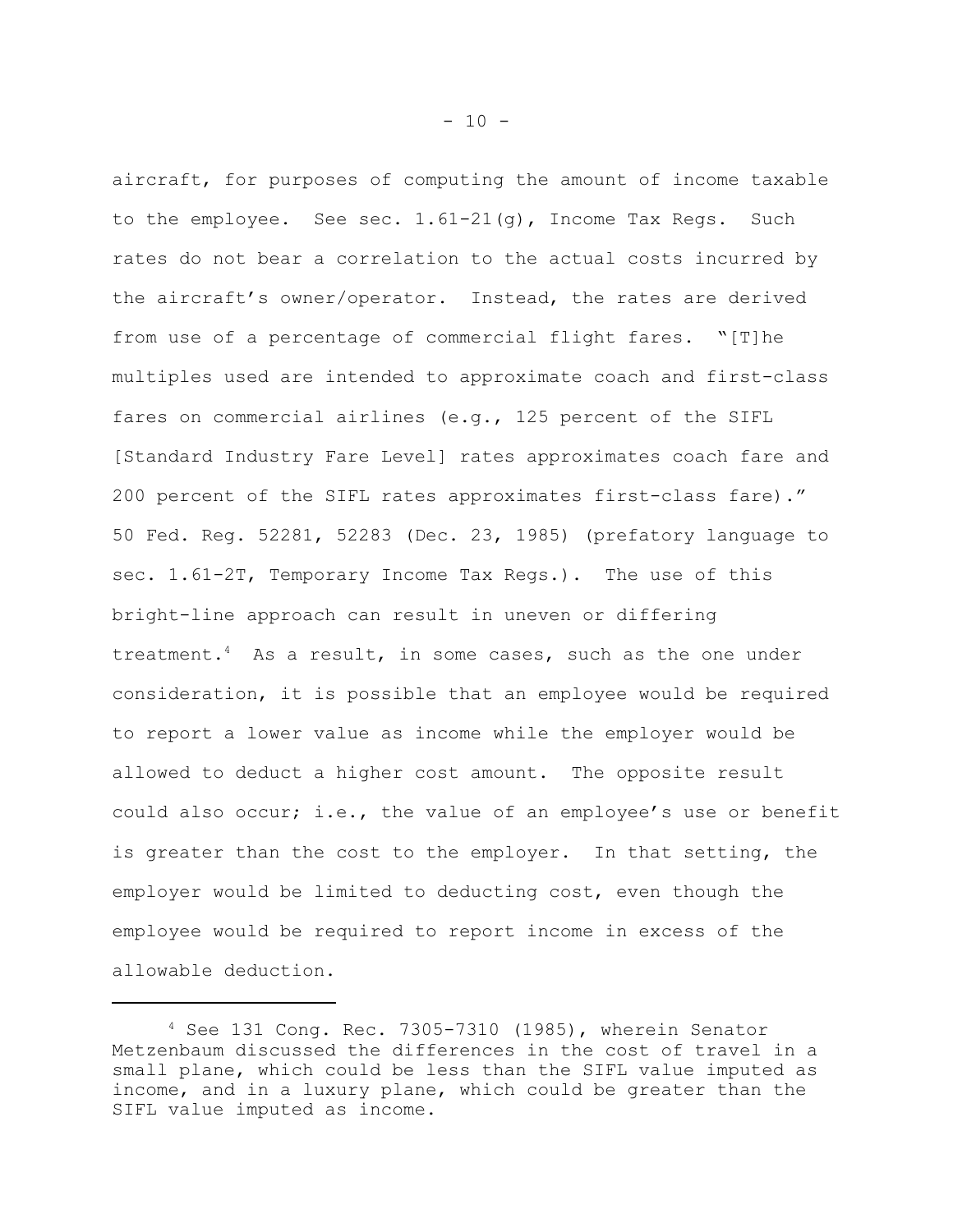Section 274(e) is entitled "Specific Exceptions to Application of Subsection (a)". (Emphasis supplied.) Likewise, the legislative history contains references to "exceptions" in describing section 274(e)'s subsections. See H. Rept. 1447, supra, 1962-3 C.B. at 428; S. Rept. 1881, supra, 1962-3 C.B. at 742. More particularly, in connection with section 274(e), the legislative history contains the following statement:

The bill contains nine exceptions to the general disallowance provision \* \* \*. Where an expense falls within one of the enumerated exceptions, the item will continue to be deductible to the same extent as allowed by existing law.

H. Rept. 1447, supra, 1962-3 C.B. at 428; S. Rept. 1881, supra, 1962-3 C.B. at 742. Accordingly, section 274(e) was intended to except certain categories of deduction from the effect of section 274. Subsequent legislative history also references subsection 274(e) as providing for exceptions. See H. Rept. 99-426 (1985), 1986-3 C.B. (Vol. 2) 1, 118. ("If an exception [from subsection 274(e)] applies, the entertainment expenditure is deductible if it is ordinary and necessary and if any applicable section 274(d) substantiation requirements are satisfied.")

Collaterally, and by way of comparison, section  $274(e)(9)$ , concerning deductions for expenses for nonemployees, contains the "to the extent that" language. The legislative history concerning that subsection references subsection (e)(9) as an exception. See S. Rept. 96-498 (1979), 1980-1 C.B. 517, 545-546.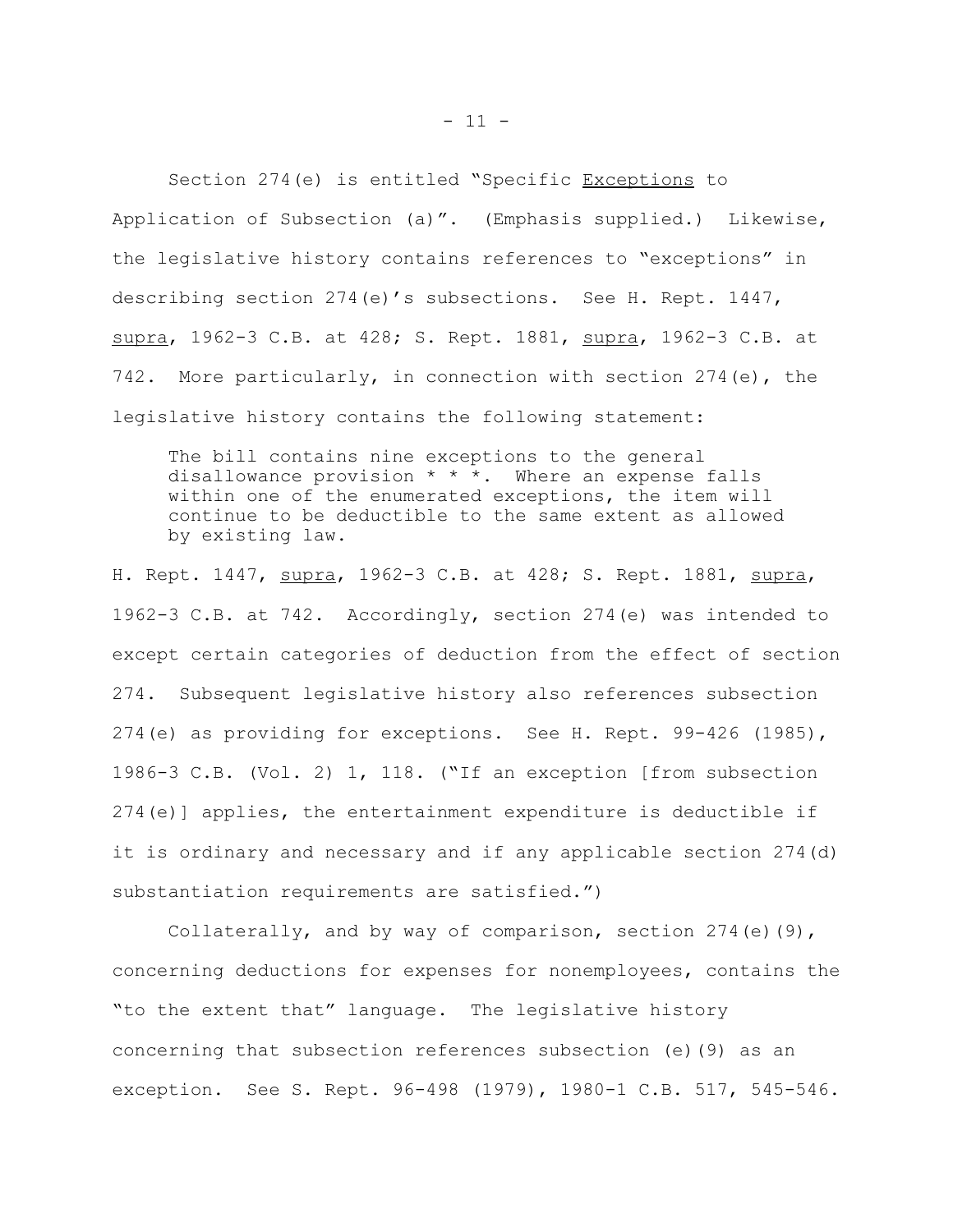Those same congressional materials also contain an example of a manufacturer's allowing use of an entertainment facility by a nonemployee dealer. It provides that, as long as all reporting requirements are met, "the manufacturer will not be subject to these [deduction] limitations if the value of the entertainment facilities are includible in income of the dealer". Id. at 546. In other words, section 274 does not apply, and any restrictions are removed with respect to otherwise allowable deductions by employers as long as the value of the benefit is included in the nonemployee dealer's income.

Respondent also seeks support in the legislative history. Respondent contends that his interpretation of section 274(e) is supported by the purpose stated for section 274. We have already pointed out that section 274 was intended to curb the perceived abuses occurring with expense accounts and the resulting substantial tax-free benefits conferred on the recipients. H. Rept. 1447, supra, 1962-3 C.B. at 423. Respondent argues that the difference between the value and cost here confers benefits not intended by the enactment of section 274. Respondent's argument misses the mark for several reasons. Firstly, irrespective of section 274, the employees are being taxed in accord with the Internal Revenue Code for the benefits received, a fact with which respondent agrees. Secondly, petitioner, as employer, received no tax-free benefit. Thirdly, although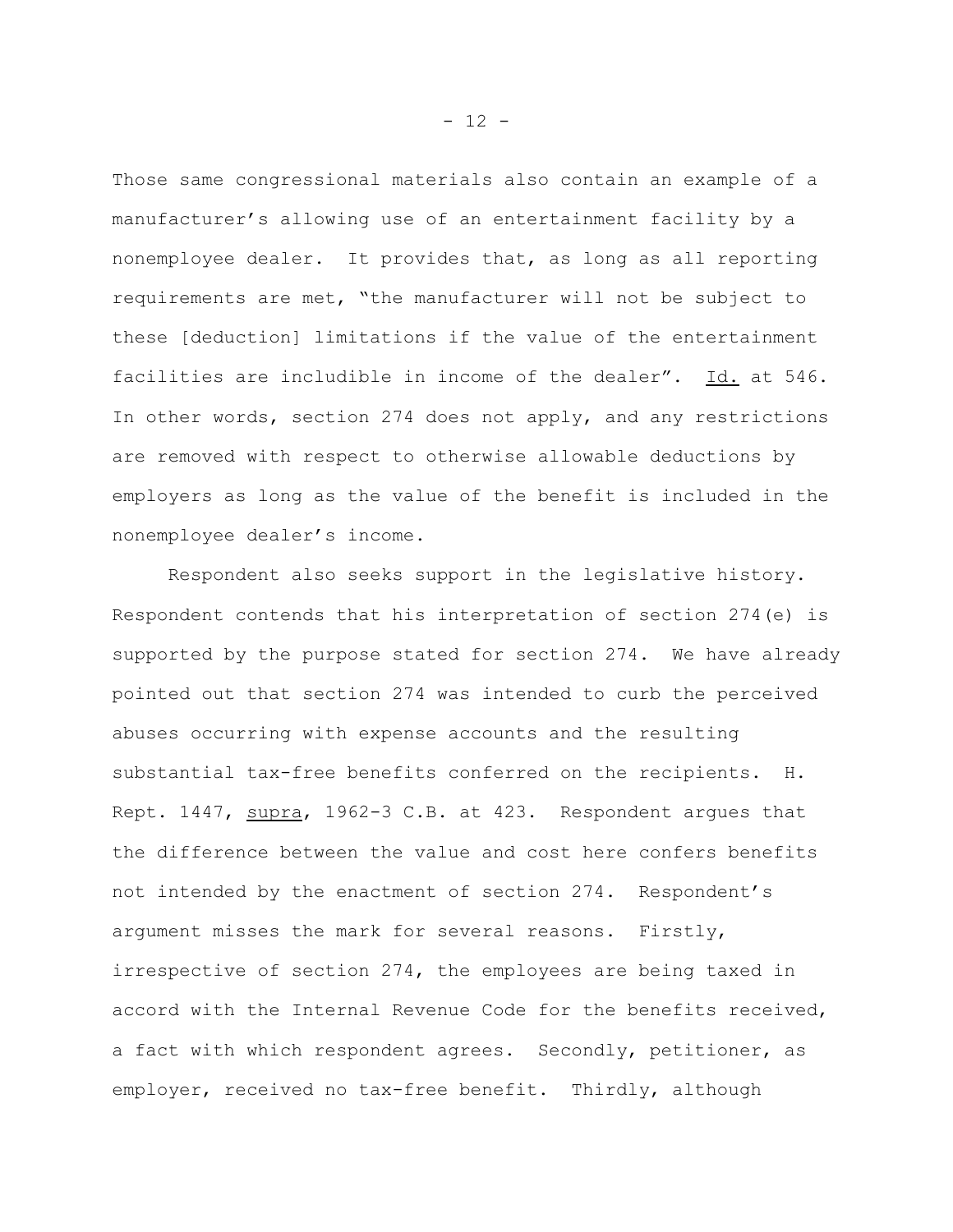petitioner has deducted its expenses of operating the aircraft, that is no more or less than it was entitled to under section 162 and pertinent regulations. Finally, the application of the benefit provisions requiring the reporting of the value of the benefit to the employee may result in the employee's reporting more imputed income than the employer is entitled to deduct. With little support for respondent's position, we find petitioner's interpretation of the "to the extent" language of section  $274(e)(2)$  is more appropriate and more likely the one intended.

We also note that the section 274(e) regulations also refer to the section 274(e) subsections as exceptions. See, e.g., sec. 1.274-2(f)(2), Income Tax Regs., listing the nine categories of expenditures similar to those listed in section 274(e). One of those categories includes travel and entertainment expenses "to the extent that" they are treated as compensation. Sec. 1.274-  $2(f)(2)(iii)$ , Income Tax Regs. Section  $1.274-2(f)(1)$ , Income Tax Regs., provides that the limitations on deductions for entertainment expenses are not applicable to the listed categories. That regulation also provides that the expenditures in those categories shall be deductible to the extent allowable under chapter I of the Code. See id. These factors also support petitioner's interpretation of the subsection as an exception.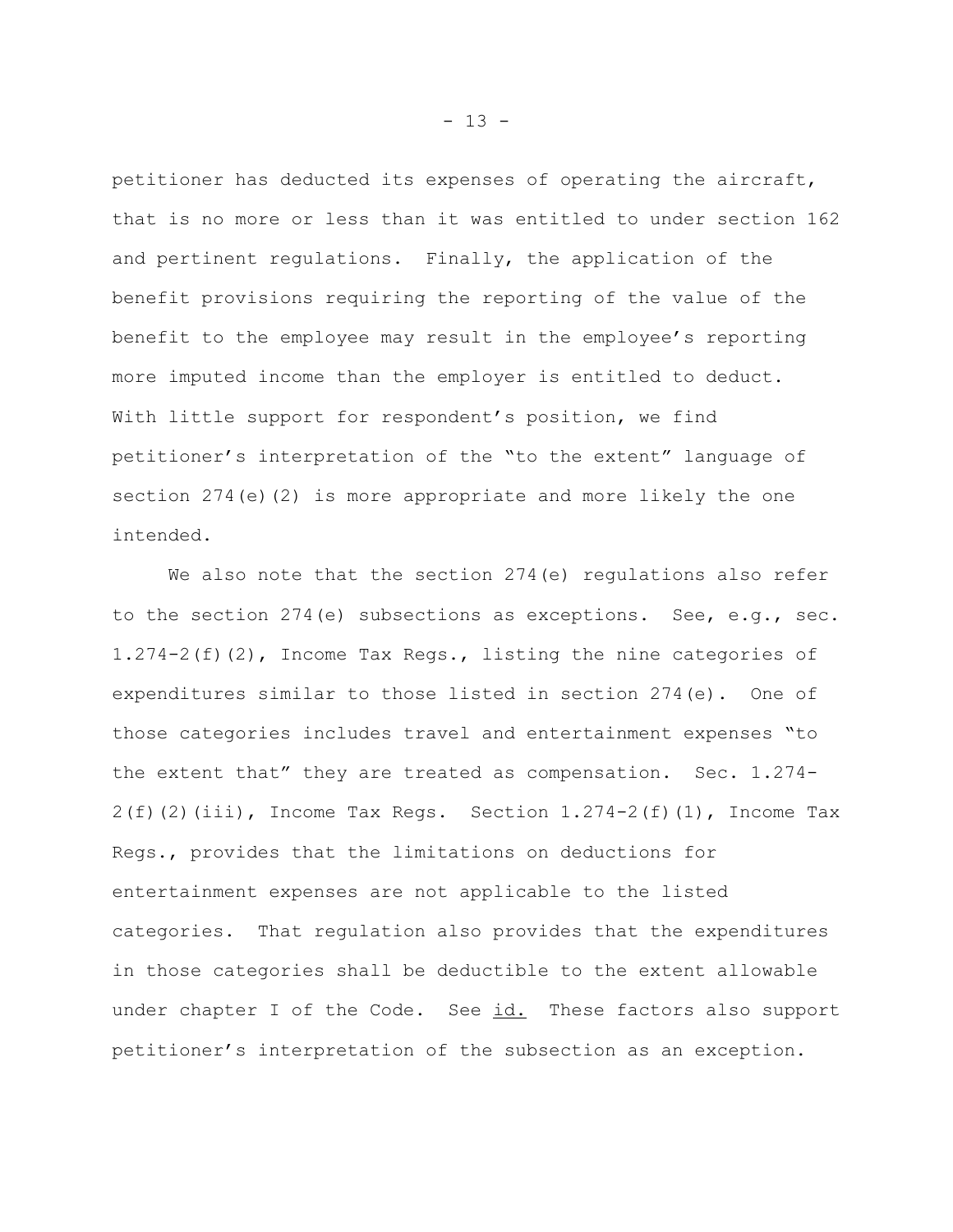Other portions of section 274 have obvious caps or limitations on the amount of deduction available to taxpayers. For example, section  $274(b)(1)$  limits deductions for gifts "to the extent that such expense  $* * *$  exceeds \$25." Therefore, section  $274(e)(2)$  could have been phrased "expenses are deductible to the extent that they do not exceed the amount of expenses treated as compensation" or "to the extent of the amount includible in an employee's income". Congress, however, did not use language that limits the amount deductible to the amounts includable.

There exist numerous other examples in the Internal Revenue Code where Congress intended to place limitations on particular items. Some are obvious and some more subtle. By means of slight yet significant modification to section  $274(e)(2)$ , a limitation, as opposed to an exception, could have been articulated. By changing "to the extent that" to "to the extent of", a limitation could have more unambiguously been placed. See secs. 119(d)(2), 125(d)(2)(B), 136(b), 165(d), 165(h)(2)(A), 170(d)(1)(A), 277(a), and 306(d)(2).

Section 83 is another example of a section expressly limiting the amount of an employer's deduction. Addressing the deduction available for property transferred for the performance of services, Congress restricted the amount of the deduction to "an amount equal to the amount included  $* * *$  in the gross income

 $- 14 -$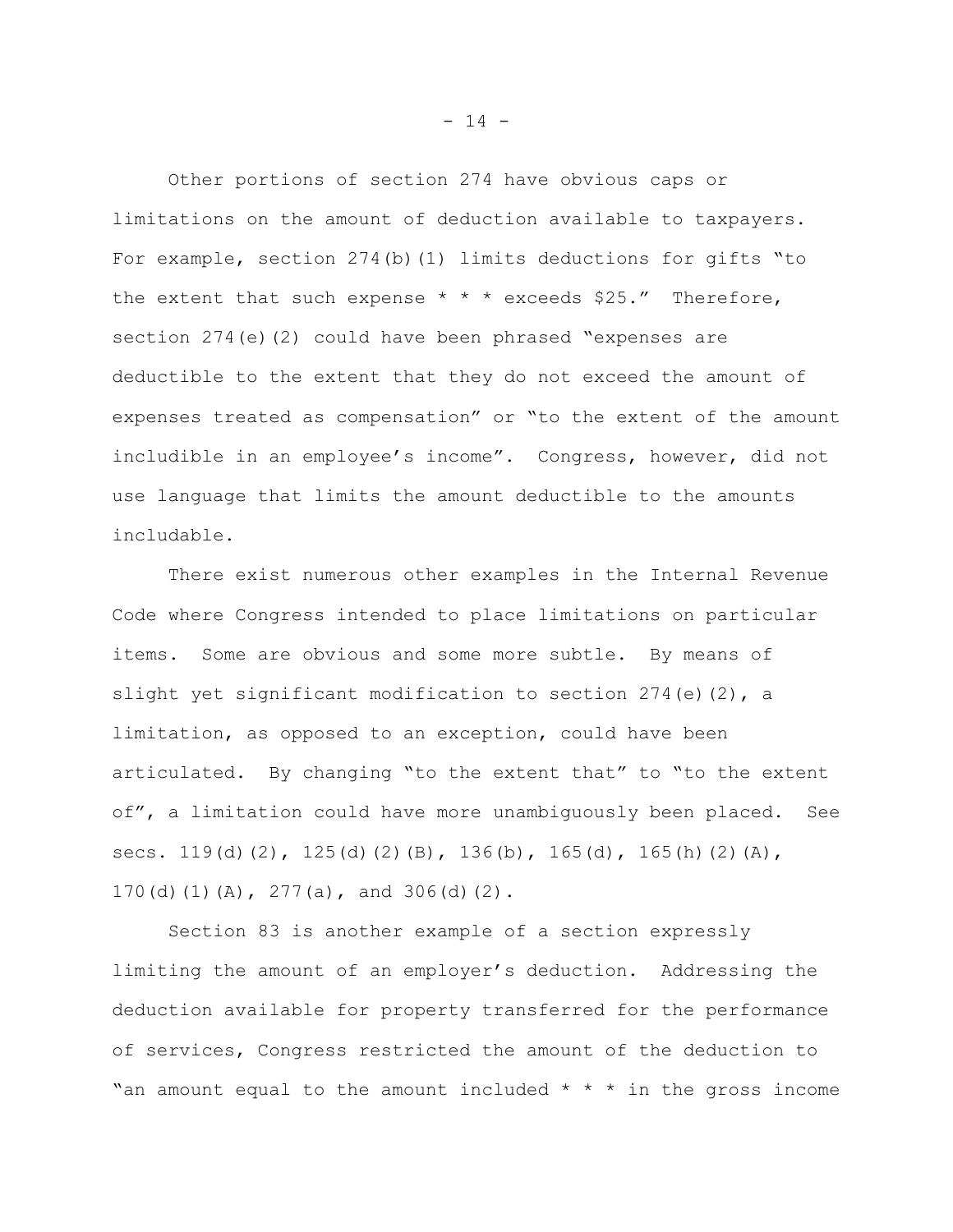of the person who performed such services". Sec. 83(h). These examples, the legislative history, and the above analysis convince us that Congress did not intend a limitation in section 274(e)(2).

As a final comment, we note that while respondent is critical of the mismatch of income and expense that could occur under petitioner's interpretation, respondent does not comment on the mismatch possible under his scenario if the costs associated with providing the flight are less than the SIFL value dictated by the Code. Moreover, respondent does acknowledge that the interaction of sections 61 and 162 in the benefits area already permits the possibility for mismatched income and deductions. There is no indication that Congress was attempting to fix any such possible mismatch by enacting section 274. To the contrary, the legislative history seems to indicate otherwise.

For the reasons outlined above, we hold that section 274(e)(2) acts to except the deductions in controversy from the effect of section 274, and, accordingly, petitioner's deduction for operation of the aircraft is not limited to the value reportable by its employees. In view of the foregoing, it is unnecessary to decide the general applicability of section 274(a) to the expenses of company-owned aircraft used for personal travel.